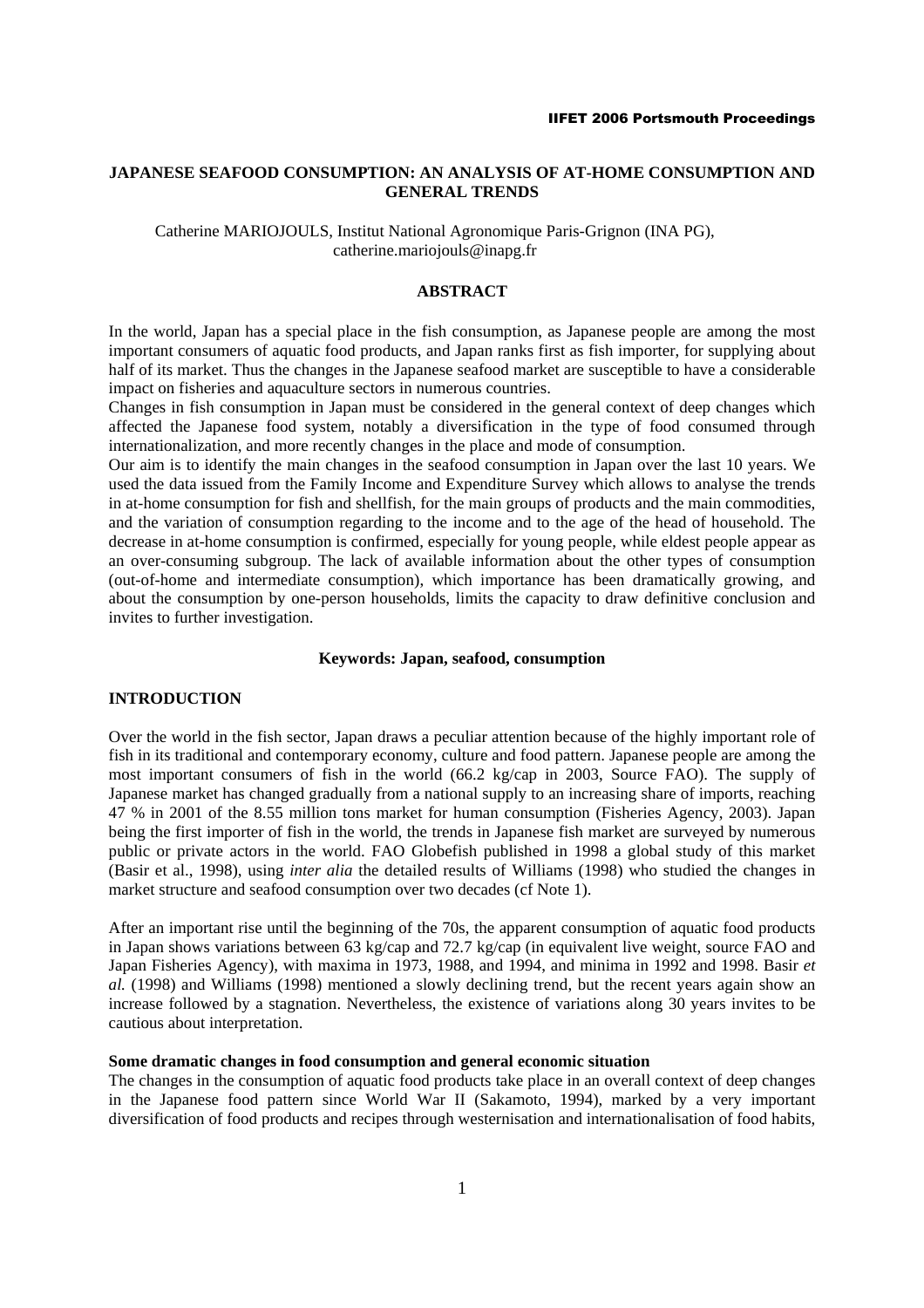and a growing use of processed food products. The composition of the diet has changed: decrease of cereals, increase of meats and dairy products, while aquatic food products showed a more limited increase. In the daily per-capita intake of protein, the aquatic food products supplied 15.6 g in 1960 and 20.1 g in 2001, and represent approximately a stable share of the total protein intake (22 % and 23 % respectively), while the livestock products passed from 8 % to 32 % (Japan Fisheries Agency, 2003).

Japan has changed from the status of a country with a low daily caloric intake (1400 Kcal/capita in 1945) based on a traditional diet (rice – fish – vegetables) to the one of an industrialized country with a very diversified diet, but keeping a relatively limited daily calorie intake (in 2001, 2700 Kcal/capita-day, source FAO) compared with Western developed countries (3450 Kcal/capita-day). This limited energy intake and the balance in a diet rooted in the traditional pattern with a large place for fish, up to now has conferred to the Japanese food pattern a unique status known as favourable to health, but some questions emerged recently about its conservation (Itoh, 1994).

The diversification in food patterns allowed by the growth of revenues has reached a maximum in the period of very high economic growth, from 1975 to about 1990, where it reached a sophistication of meals and a « Gourmet Boom ». This diversification is linked with important changes in the Japanese society, including a decrease of time for cooking along with the development of women work, the increase of the time devoted to leisure, notably outing in restaurants, and the new consumption modes of women and seniors. Inside families, there has been an increased flexibility, or individualization, of food patterns, according to the daily life schedules of the family members. Altogether, from the mid-70s within the last 20 years, there is an increasing trend to eat food not prepared at home, so that it is usual today to distinguish three segments : "Naishoku" for the meals prepared and consumed at home (at-home consumption), "Gaishoku" for food consumed in restaurants (out-of-home consumption), and an intermediate form, "Nakashoku", for cooked food and ready-to-eat meals bought outside and consumed at home or elsewhere (intermediate consumption). The growth of "intermediate food consumption" has been boosted by big changes in food distribution and development of a flourishing "food-service": growing market share of supermarkets and convenience stores proposing ready-to-eat food, increasing number of fast-food stores (Anon., 1997).

The burst of the "bubble economy" in 1989 and the subsequent economic stagnation have considerably affected the behaviour of consumers, faced with uncertainty in employment and economy, who became cautious. Concerning food consumption, the following period is showing a tapering off of food expenditure per capita in real terms and of calorie intake, and a stabilization of the components of the meal, while, noticeably, the expenditure for out-of-home consumption and intermediate consumption continued to grow (Anon., 1997).

### **Fish market and consumption**

The traditional Japanese seafood consumption is famous not only by a high quantitative level but also a very rich and diverse culture regarding to the species, recipes, occasion of consumption, regional differences. Using the data about household consumption, Wessels and Willem (1994) studied the seasonal and regional patterns of seafood consumption, and Johnson et al. (1998) did a comparative study of seasonality for meat and fish.

Concerning the changes of the consumption within the last decades, the seafood consumption in Japan has been influenced not only by the general changes upper described but also by specific changes which occurred in the fishery industry: growing competition on the markets from imported fish, deep changes in the organization of the fresh fish supply chain (Hamada, 2000) with a growing market share of the supermarkets (reaching 65 % in 1999, Source Fisheries Agency 2003) while traditional central fish market lose their importance, competition between meats and fish on the basis of inferior prices of chicken and pork making them very competitive for numerous fishery products (Taya 1998 in Williams and Taya 1999). Basir et al (1998) mentioned a decrease in the average quantity of seafood consumed [athome] by household over the period  $1992 - 1995$  and interpret it as a a direct consequence of the economic slowdown. Studying from 1982 to 1995 the households expenditure on seafood, and the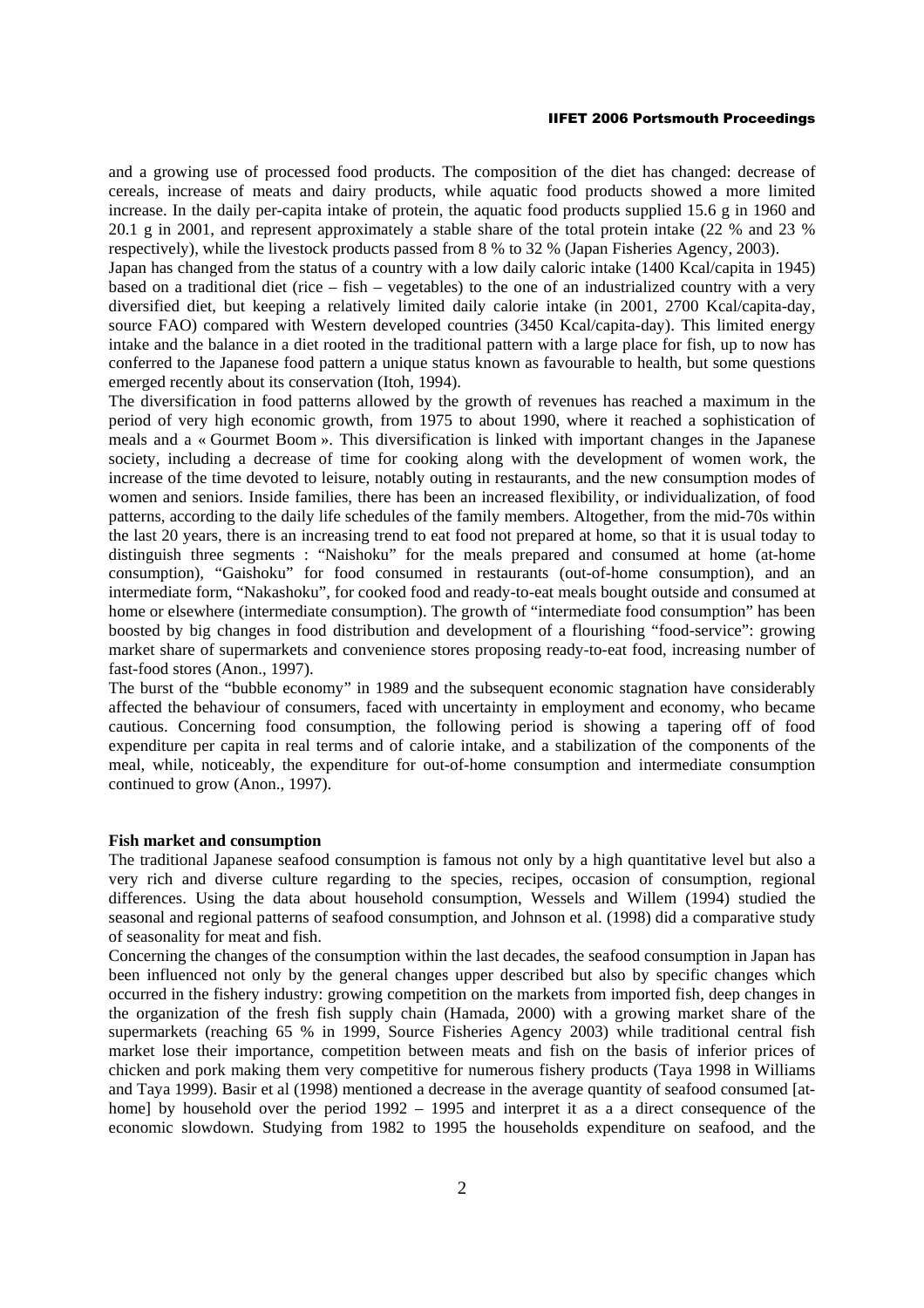seafood prices at fishing port and in wholesale markets, Williams and Taya (1999) found a general downward trend for prices, of about 25 %, while the general expenditure on seafood declined, and explained them not solely by a decline of demand but by an increasing pressure by supermarkets and department stores on producers and wholesalers. Tada (2000) showed, for the main commodities, the existence of a price linkage between Japanese market and international market. Concerning new forms of consumption, along with the trend mentioned for all food, seafood consumption shows an increase the consumption of value-added products and the increase of eating-out (Basir et al. 1998, Williams 1998, Williams and Taya 1999).

In our study, we tried to analyse the recent evolutions of Japanese seafood consumption after the midnineties, and to see if there have been some changes compared to the previous observed trends.

## **AVAILABLE DATA FOR CONSUMPTION ANALYSIS**

We used mainly the data issued from the Family Income and Expenditure Survey, published annually by the Statistics Bureau of the Ministry of Public Management, Home Affairs, Posts and Telecommunications, now called the Statistics Bureau of the Ministry of Internal affairs. Relying on a monthly survey of a representative sample of about 8000 households of two-and-more persons households excluding agriculture, forestry and fisheries households, this annual survey provides an extensive set of data describing the general economic situation, and the households expenditures and purchases in all consumption sectors, including food, among which "fish and shellfish", with different sub-groups (cf Note 2).

We selected several indicators to describe the general economic situation and food consumption. For the consumption of aquatic food products, we used this set of data over a 20 or 24 years period (1981-2004) in order to analyse the trends of at-home consumption in expenditure and purchased quantities when available, for the sub-groups.

The Family Income and Expenditure Survey also provides data according to several socio-economic variables, among which we considered:

- the annual income, with 5 quintiles considered.
- the age of the household head, with eleven classes considered until the 90'S (five-year classes from 24 years'old) and six classes later (ten-year classes from 29 years'old).

We analysed over a cycle of 20 years (1982, 1992 and 2002) the effect of income and age on the consumption expenditure (and purchased quantity, when available) for the two most important groups of aquatic food products: "total fish and shellfish", "fresh and frozen fish and shellfish". The most recent data, for 2004, were also considered.

As the number of persons per households is continuing to decrease (for all households, from 3.69 in 1986 to 3.19 in 2004, with a recent stabilization), we shall consider for all variables the per-capita data, and express the values in real terms as yen 2000 (deflated with general CPI).

### **General situation of income and expenditures**

After the collapse of the Economic Bubble, the Consumer Price Index shows a continuation of growth until 1998, then a deflation period until 2003, with a stabilization in 2004 (expressed with index 100 in 2000 : 90.3 in 1989, 101.3 in 1998, 97.7 in 2003 and 2004). Nevertheless, the households income which was on a rising trend since 1981 showed a stagnation and then a decrease. For workers households on a national basis, the average monthly disposable income in real terms (Yen 2000) rose from 395,237 Yen in 1981 to 466,525 Y in 1989, reached a maximum at 494,198 Y in 1997 before declining to 450,830 Y in 2003, before a slight increase (455,451 Y) in 2004.As for the monthly disposable income per capita, the declining trend is less accurate in the recent period : 104,010 Y in 1981, 140,000 Y at maximum in 1997, 130,874 Y in 2004.

The monthly living expenditure of all households in real terms (Yen 2000) interrupted its growth as soon as 1993 and showed a decrease before a recent stabilization at a level close to the one of 1986 (314,133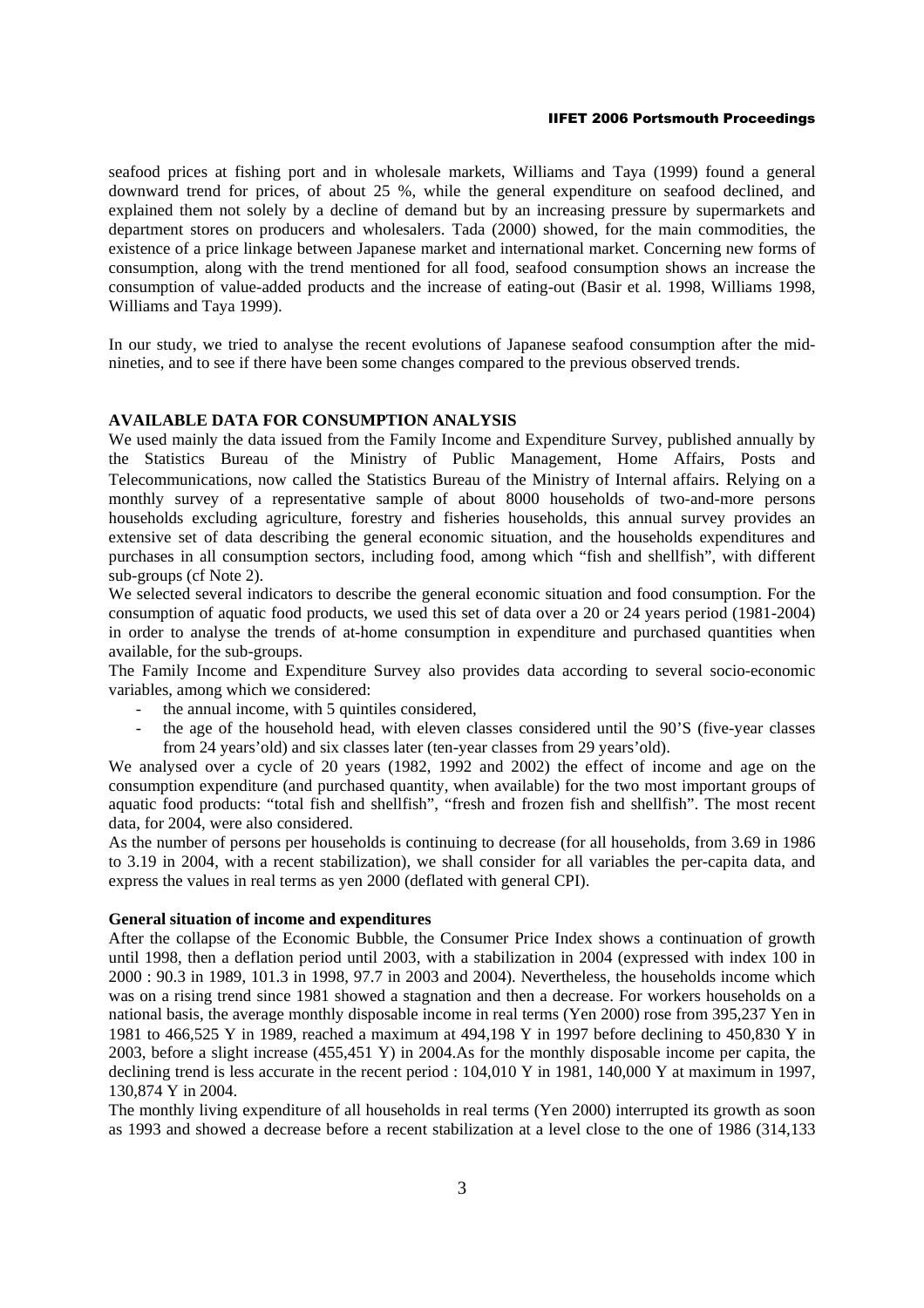Yen in 1986, 311,364 Yen in 2004). But the living expenditure per capita in real terms continued to grow until 2000, and the following years show a stabilisation around 15 % above the 1986 level: 85.131 Yen in 1986, and 97.606 Yen in 2004.

As in most of industrialized countries, the share of food in households budget has been on a long term decreasing trend: in 2004, food represents 23.0 % in the living expenditure of all households, versus 26.8 % in 1986. On another hand, the expenditures for food per household in real value, which were still on an increasing trend at the end of the 80's, have been strongly impacted by the economic recession and show a continuous decrease since 1992, with a recent trend to stabilization. But again, the expenditure for food computed per capita exhibits a different trend, as the decrease of the beginning of the 90's turns earlier into a stable trend at a level close to the one of 1986 (22,500 Yen 2000 per month in 2004, 22,793 Yen 2000 per month in 1986). (Figures 1 & 2)



Figures 1 and 2 : Average monthly expenditure (left, in yen 2000; right, in Index, 100 = 1986) for total living expenditure and for food per household\* and per capita - Source: Statistics Bureau, Japan

\* for All Households of Two-and-more persons, excluding agriculture, forestry and fisheries households

In a situation of long term stagnation of total food expenditure per capita, looking at the trend per subgroup (Figure 3) allows interesting observations : the main expenditures (cereals, meats, vegetable and seaweed, fish) have all been on a continuous downward trend during the 90's, but became stabilized since 2001, except for fish. On another hand, despite the stagnation of total expenses for food, those for "eating-out" and "cooked food" have continued to grow, but the expenditure for eating-out shows a stabilization since 1997, while the expenditure for cooked food strongly grew until 2003 (Figure 3). In fact, the shares of the three types of consumption in the total food expenditure per capita changed importantly over the period 1981 – 2004 : for at-home food consumption 71 % in 2004 vs 80.4 % in 1981, for out-of-home consumption 18.0 % in 2004 vs 13.9 % in 1981, for intermediate consumption 11.0 % of total in 2004 vs 5.7 % in 1981, the latter showing the strongest growth rate (91 %) over the same period.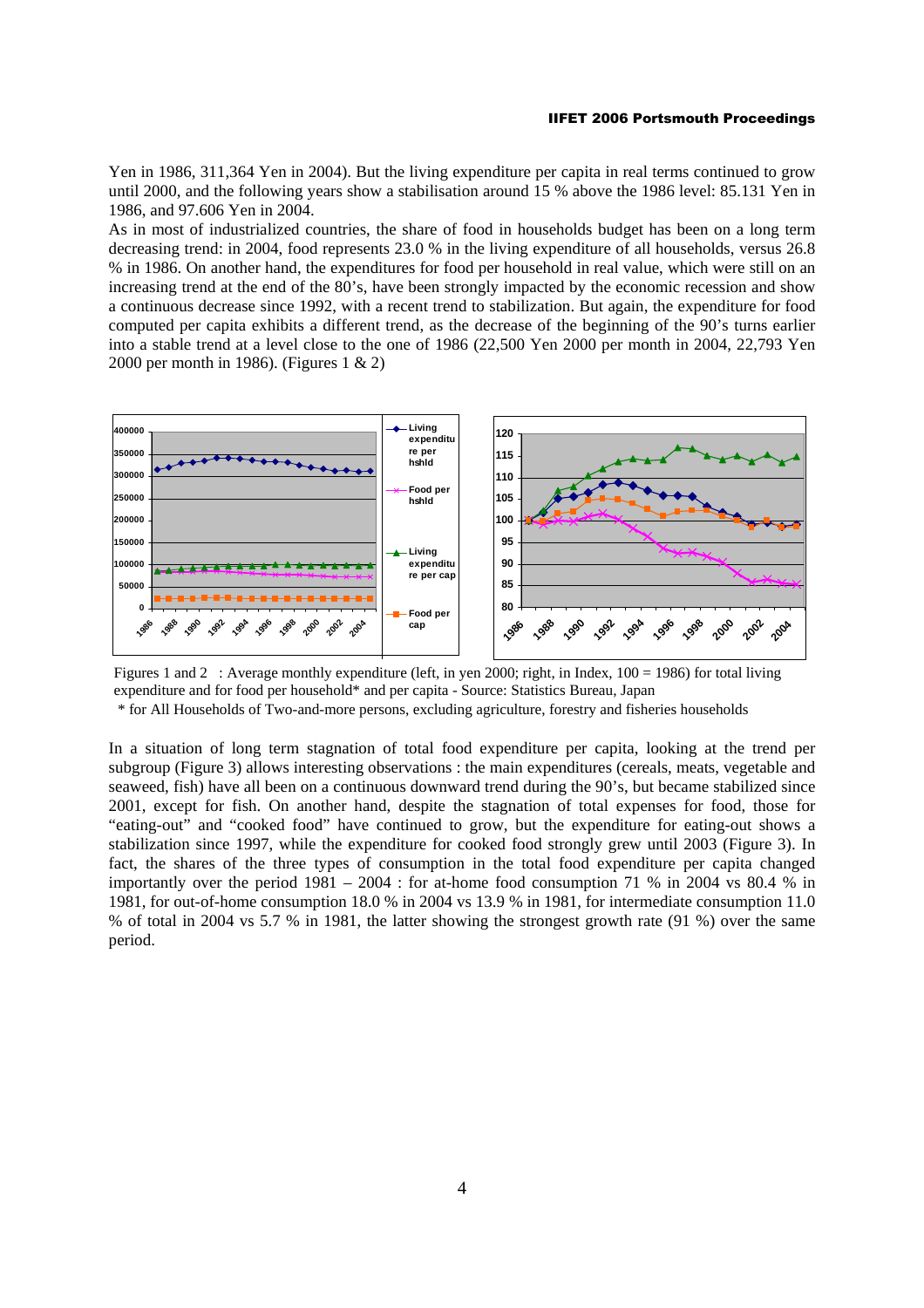

Figure 3 : Average monthly expenditure for food per capita (deflated, yen 2000) for All households (2-person-and-more, excluding AFF) – Source: Statistics Bureau, Japan

Figure 4 : Index for Yearly expenditure per capita for the three types of food consumption (deflated Y 2000)

# **Consumption of aquatic food products**

### *Total fish and shellfish, and main groups*

Among the main groups of food items in a monthly average household budget computed per capita (Figure 3), the total fish and shellfish show the most important expenditure at the end of the 80's until 1992, with a stable trend around 3200 Yen 2000 per capita, followed by a continuous decrease representing – 27 % between 1992 and 2004.

Considering the main groups of fish products (Figure 5), the monthly average expenditure per capita show similar trends, with a stronger decrease for "salted and dried fish" (- 33 %), "fish paste products" and "other processed fish" (both – 29%), and a lighter decrease for fresh and frozen products: only -16% for shellfish, and -25% for fish which represents the biggest share of the total (54.8%).





\* in All households of 2 and more persons (excl. Agriculture, Forestry, Fisheries Hslds)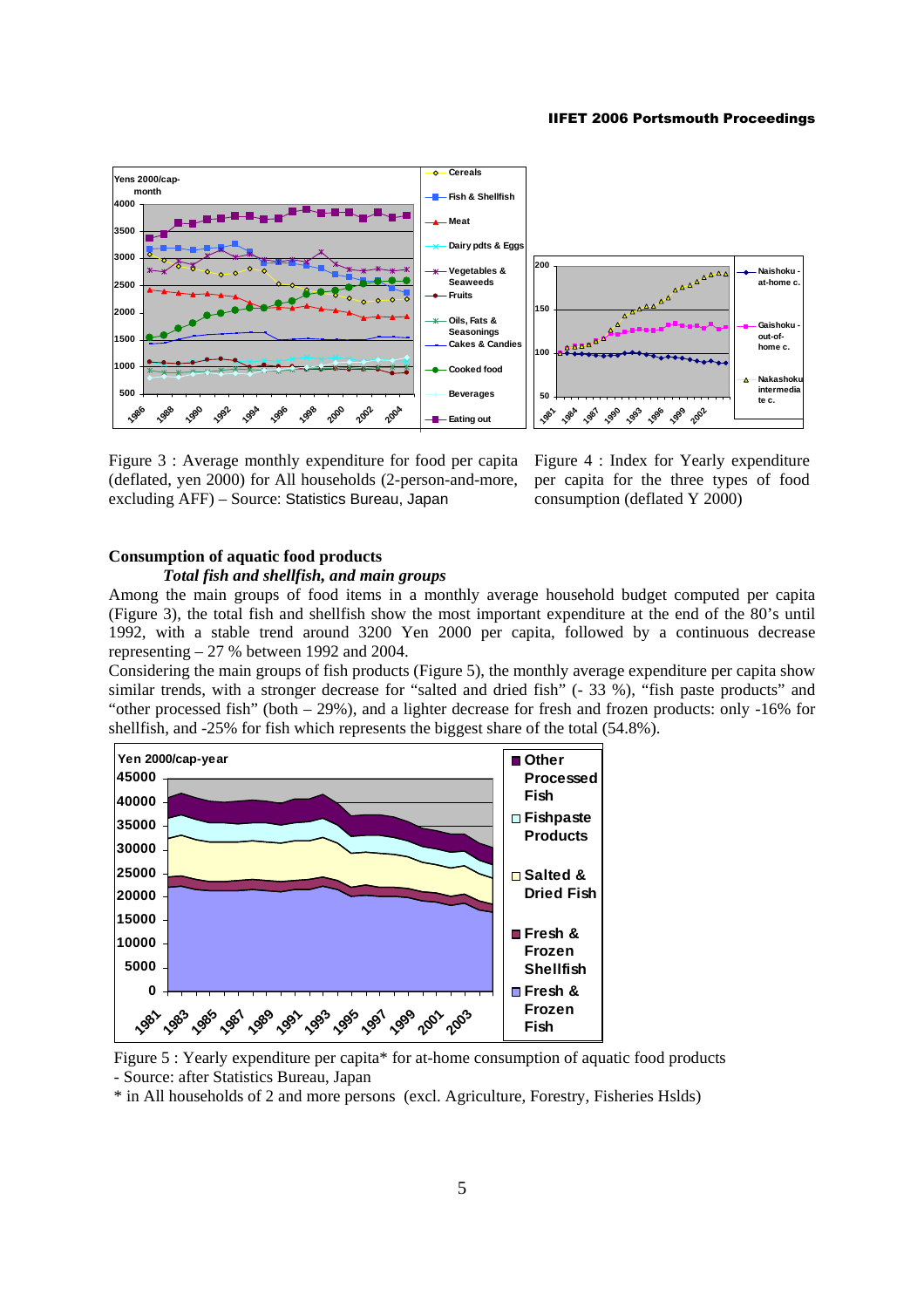Using the equivalent available data for purchased quantities per capita (Fig.6), it appears that the decrease of consumption in quantity is not as heavy as in value, and on a more continuous basis: between 1991 and 2004, - 10.3 % for the "fresh and frozen fish", - 10.2 % for the "fresh and frozen shellfish", - 12.0 % for the "salted and dried fish".

The important decrease in expenditure for aquatic food products is very much explained by a decrease of prices in real terms (Fig.7) for two groups: continuous since 1982 for salted and dry fish (2004/1981: - 23.3 %), but less important for fresh and frozen fish (2004/1981: - 15.9 %) and more accentuated since 1992 after variations in the 80's. The case of shellfish is very different, as their price is stable in trend over the two decades  $(2004/1981: + 1.23\%)$ , with a recent upward trend.



Figure 6: Yearly quantities purchased per capita\* for at-home consumption of aquatic food products



Figure 7: Average purchase prices (Yen 2000 / kg) for at-home consumption of aquatic food products

Source: after Statistics Bureau, Japan - \* in All households of 2 and more persons, excl. AFF households

### *Effect of income and age*

The data of expenditure for at-home consumption of "total fish and shellfish" in five income quintile groups over 20 years (Fig.8) show that there is an important effect of income in 1982 and 1992, especially between the three highest income levels. Interestingly, that effect is getting attenuated in 2002, and the discrepancies between the three first groups (I, II and III) are strongly buffered. The data for the year 2004 are confirming this trend. We found the same trend for "fresh and frozen fish and shellfish".

On purchased quantities of "Fresh and frozen fish and shellfish", the same phenomenon is found, and is visible as soon as 1992. Within the last decade and so, the effect of income on at-home consumption, both in expenditure and quantity, seems to be disappearing for low and middle income groups.



Figure 8: Effect of income on Yearly Expenditure per capita (yen 2000) for at-home consumption\* of Total Fish and Shellfish, Source : Statistics Bureau - \*in All households of 2-and-more persons, exc. AFF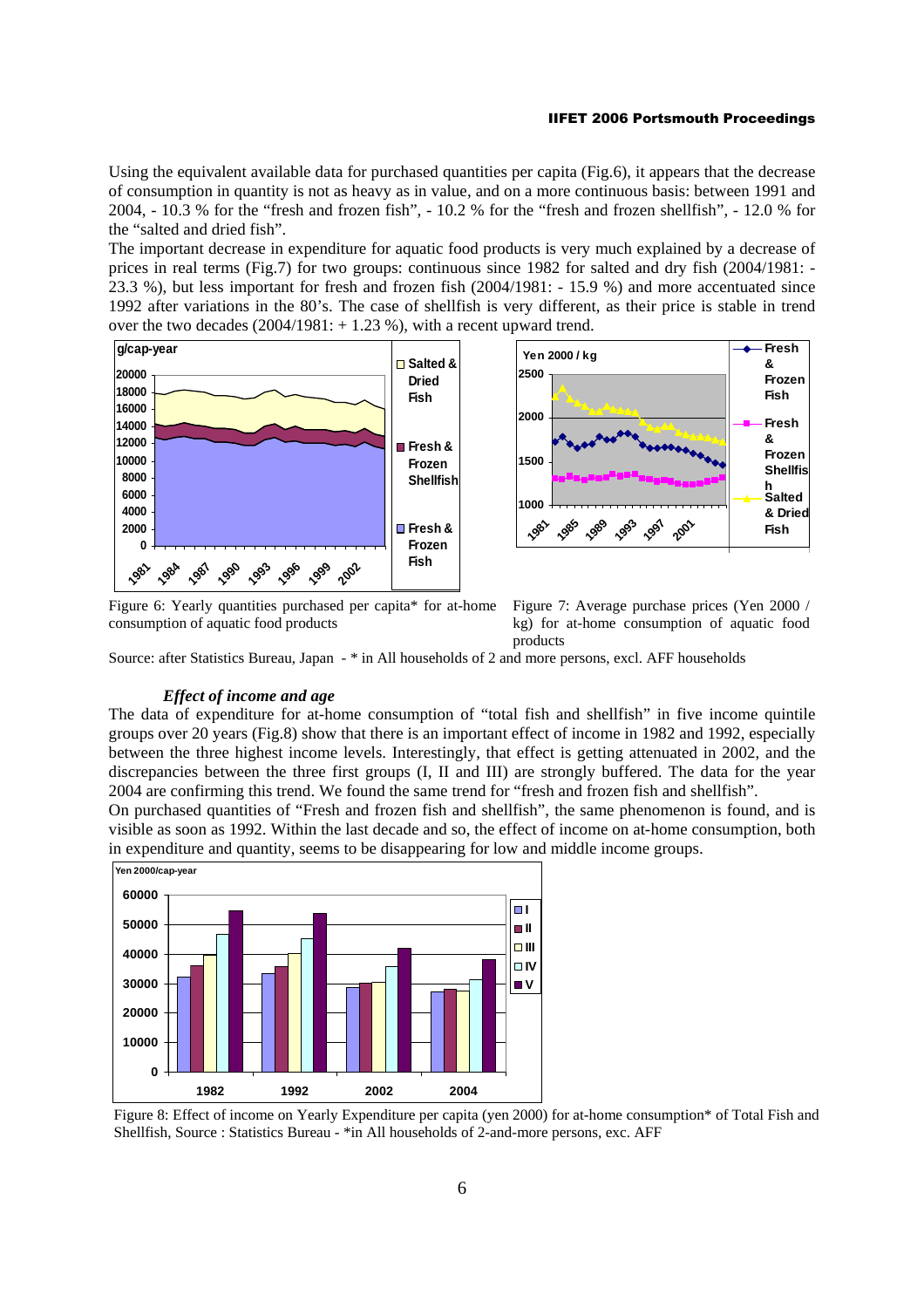

Figure 9 : Effect of income on Yearly purchased quantities per capita (deflated, yen 2000) for at-home consumption\* of Fresh and Frozen Fish and Shellfish - Source : Statistics Bureau, Japan \* in All households of 2-and-more persons, excluding Agriculture, Forestry & Fisheries households

The analysis of the effect of age of household head, over two decades, brings very striking results (Fig. 10 & 11):

- As soon as 1982, one can observe, both in expenditure and quantities, an important effect of age, characterized by an inferior level of consumption for young classes, a development of consumption for middle age classes, and for senior classes, a level of consumption inferior to the one of middle age classes but still high.
- But considering the changes from 1982 to 2002, it appears that this trend is getting stronger along the time, and the curve is being delayed : young classes consume less and enter later into a significative consumption, senior classes re-inforce their level of consumption, both in expenditure and quantity. It is particularly visible in 2002, and confirmed by data of year 2004, and interestingly, senior classes consume a higher quantity in the recent times than one decade before.



Figures 10 & 11 : Effect of age of Household Head on At-home consumption\* of Fresh and Frozen Fish and Shellfish, comparison over 20 years and 2004, Source : Statistics Bureau, Japan Shellfish, comparison over 20 years and 2004, Source : Statistics Bureau, Japan \* in All households of 2-and-more persons, excluding Agriculture, Forestry & Fisheries households Left, Figure 10: Yearly expenditure per capita (Yen 2000) Right, Figure 11: Quantities per capita (g)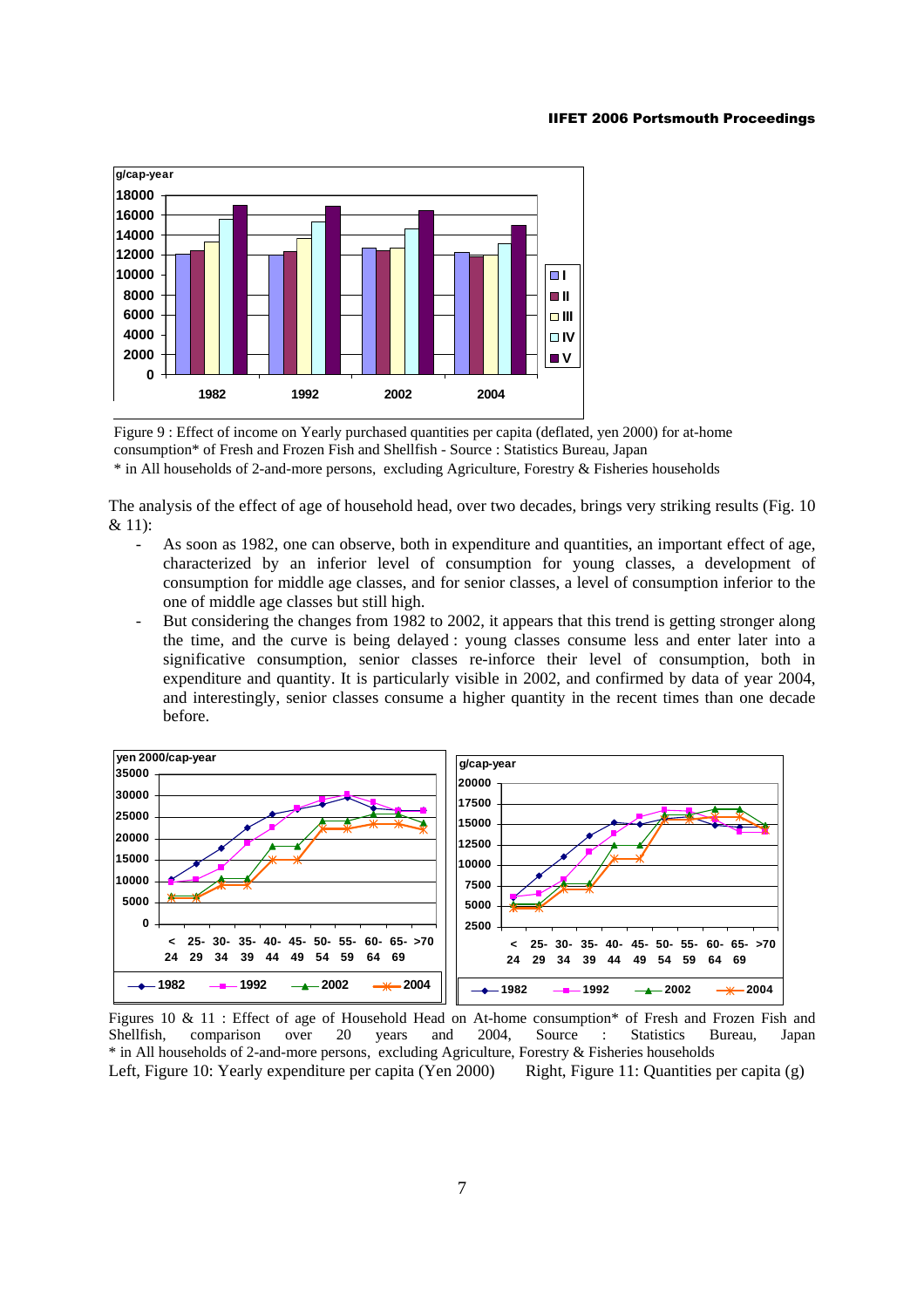A possible effect of price has been looked at through a focus on the year 2002 :

- Between the Income Quintile Groups (Fig. 12): a growing level of purchase prices is the main factor explaining the increase of expenditure with the income level. For the three first groups I, II, III it is the only factor, as the purchased quantity does not vary, but for groups IV and V, there is also a small additional effect of a growing quantity,

- between the classes for Age of household head (Fig.13), we found also a general effect of age, with growing purchase price with age, which is usually the consequence of the elevation of income with age; but there is also a combined and important effect of quantity, growing with age, except for the eldest class which shows a decrease in quantity but an increase in purchase price, indicating a choice of higher value species, or of value-added products.



Figure 12: At-home consumption of Fresh & Frozen Fish & Shellfish in 2002 - Yearly expenditure, quantities and prices per Year Income Quintile Group, per household – Source: Statistics Bureau, Japan



Figure 13: At-home consumption of Fresh & Frozen Fish & Shellfish in 2002 - Yearly expenditure, quantities and prices per Age Group of Household Head, per household - Source Statistics Bureau, Japan

### **DISCUSSION**

Our study allows to characterize the situation of at-home consumption of aquatic food products by family households within the last years, and to compare it with the trends observed by previous authors. The decrease of at-home consumption observed in the mid-90's by Basir et al. (1998), Williams (1998) and Williams and Taya (1999) has been continuing, despite low prices - except for shellfish-. Although the economic recession met by Japan after the Bubble collapse seems to be on the end, and while the expenditure on the other animal food, meats, has stopped to decrease, expenditure for at-home consumption of seafood is still on a downward trend. Further investigation would be necessary to analyse the competition and substitution between meats and seafood in the recent period, and to understand the determinants of the consumers' choices.

The decline of consumption in young age classes was already mentioned by Williams (1998), and is very confirmed by the trends in the recent years. In the mid-1990's, young people are considered to be wanting to try new products, to buy from new sources, to try new ways of cooking and eating (Williams 1998). The question whether the young people are going to adopt more traditional patterns later in life, with a growing seafood consumption, was also opened, referring to other authors as Taya (1994) in Williams (1998), or Kusakabe and Anderson (1991) in Williams (1998). The relative decrease observed a decade later also for middle-age classes suggests that it is not the case. On another hand, the senior classes appear to be over-consuming classes more than before, and this must be related with the importance of health concerns, particularly among aged people. Health concerns was identified as one of the main drivers of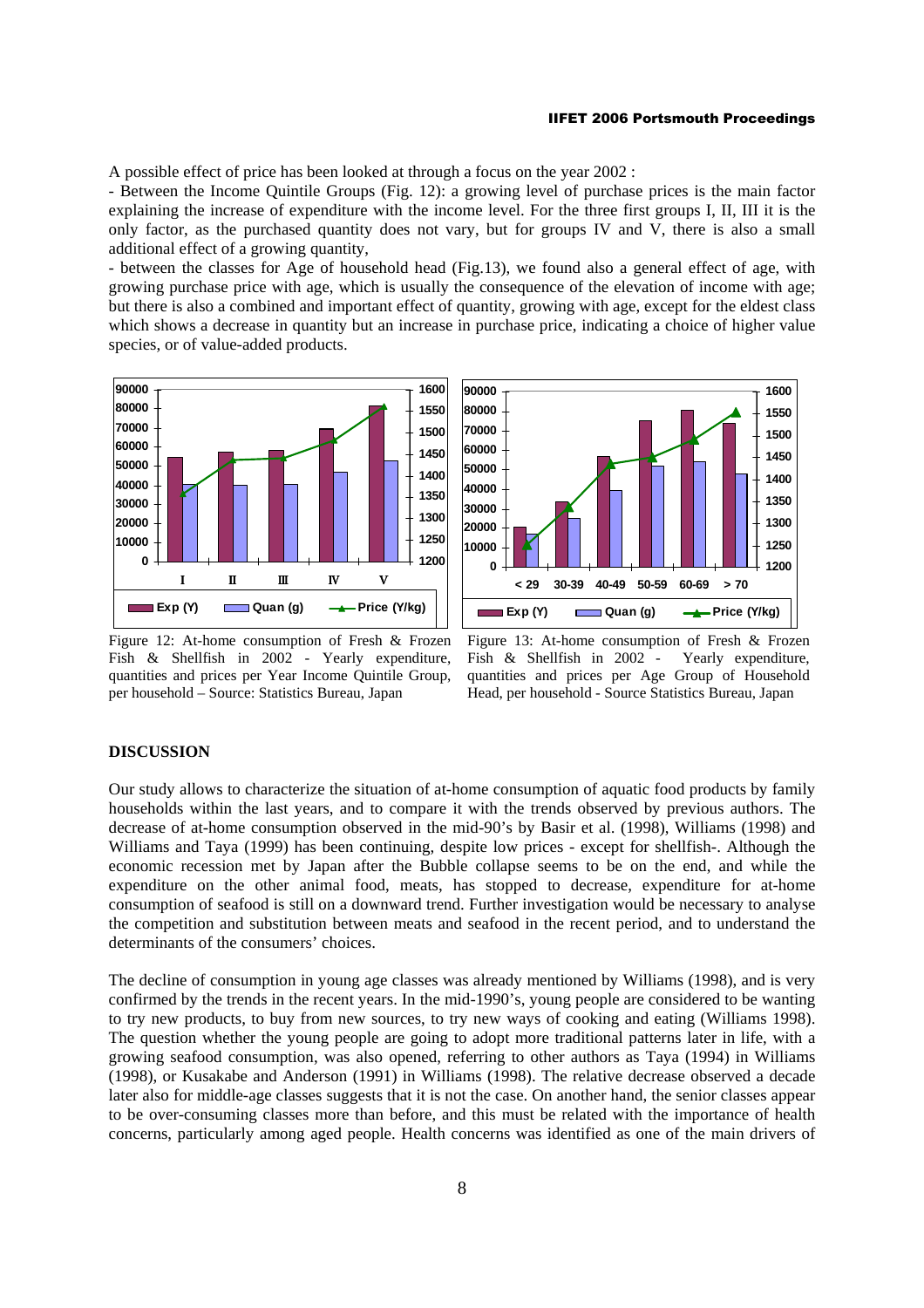food purchase in Japan, along with convenience and quality according to Tokoyama and Egaitsu (1994), and this is apparently always true. The seniors represent a high and growing share of the Japanese population (people above 65 years old are 18.6 % of the population in 2002, and should reach 20% in 2006) and appear to be today the most important consumers of seafood in Japan, for the at-home consumption in two-and-more person households.

Our study, using only the data from the Family Survey, has inherent limits, which keep several questions without answers. One is due to the very limited knowledge of fish consumption through out of home (Gaishoku) and intermediate consumption (Nakashoku), making especially difficult to understand what innovation today is entering the Japanese diet, as far as aquatic food products are concerned. Indeed, the FIES provides bulk expenditures data concerning these two types of consumption, as a total and considering the different types of items included. But these data do not allow a separate analysis according to the type of raw material, nor about the consumed quantities. Only ad-hoc studies, or specialised studies on these economic sectors, may bring further information. Looking at the Japanese food consumption in general, fish can obviously be considered as a main component of these two types of consumption:

- because fish dishes are very important in out-of-home consumption, in restaurants specialised in fish (in sashimi, sushi, eel, fugu…), or unspecialized (tempura, izakaya, nomiya,…),

- some dishes are rarely prepared at-home and mainly bought as prepared food (Nakashoku), as shown by an inquiry of 2003 in 900 households in Tokyo and Osaka areas (Anon., 2004): fish dishes represented 23 % of the quoted dishes bought already prepared, and those dishes were said to be prepared at home for only 6 % of the dishes in at-home consumption.

All previous studies (Basir et al. 1998, Williams 1998, Williams and Taya 1999) insist on the growing importance of value-added products based on seafood proposed in convenience stores and supermarkets, and it is likely that there is some compensation of the decrease in at-home consumption through this new segment of the market. This could be especially true for young people, as Taya (1994) in Williams (1998) mentioned that young people obtain a high proportion of their food needs from eating out, especially from convenience stores ( about 80 %), using them as "personal refrigerators". It may be also the case for eldest people when they pay for high price products.

Another obvious limit of our study is the exclusion of some groups of the population from the Expenditure and Income Survey: on one hand, Agriculture, Forestry and Fisheries households, and on the other hand, the one-person households. The latter appears to be today a growing subgroup of the population, reaching 28.5 % of the population in 2002 (Statistics Bureau, Japan, in Anon. 2005). Moreover, they are important consumers through intermediate consumption and out-of-home consumption: an inquiry performed from August 1999 to March 2000 on 674 questionnaires (Anon.,2000) showed that individual persons (students, single office ladies, workers living alone) spend 35 % of their food budget for intermediate consumption and 44 % for out-of-home meals, while these data were respectively 15 % and 21 % for seniors, and 14 % and 15 % for housewives (for the whole family). The need for further investigation is thus clear, before drawing a conclusion about the overall trends of the consumption of aquatic food products in Japan.

## **Conclusion**

Through this analysis based mainly on expenditures of two-and-more-persons households over two decades in Japan, some noticeable changes are found in the at-home consumption of aquatic food products: decrease in at-home consumption but with a probable increasing role of other forms of consumption, late entry and lower consumption of young classes in the consumption of fish and shellfish, high consumption of eldest classes. The lack of knowledge about consumption through other types of consumption (out-of home and ready meals) and by one-person households prevents from drawing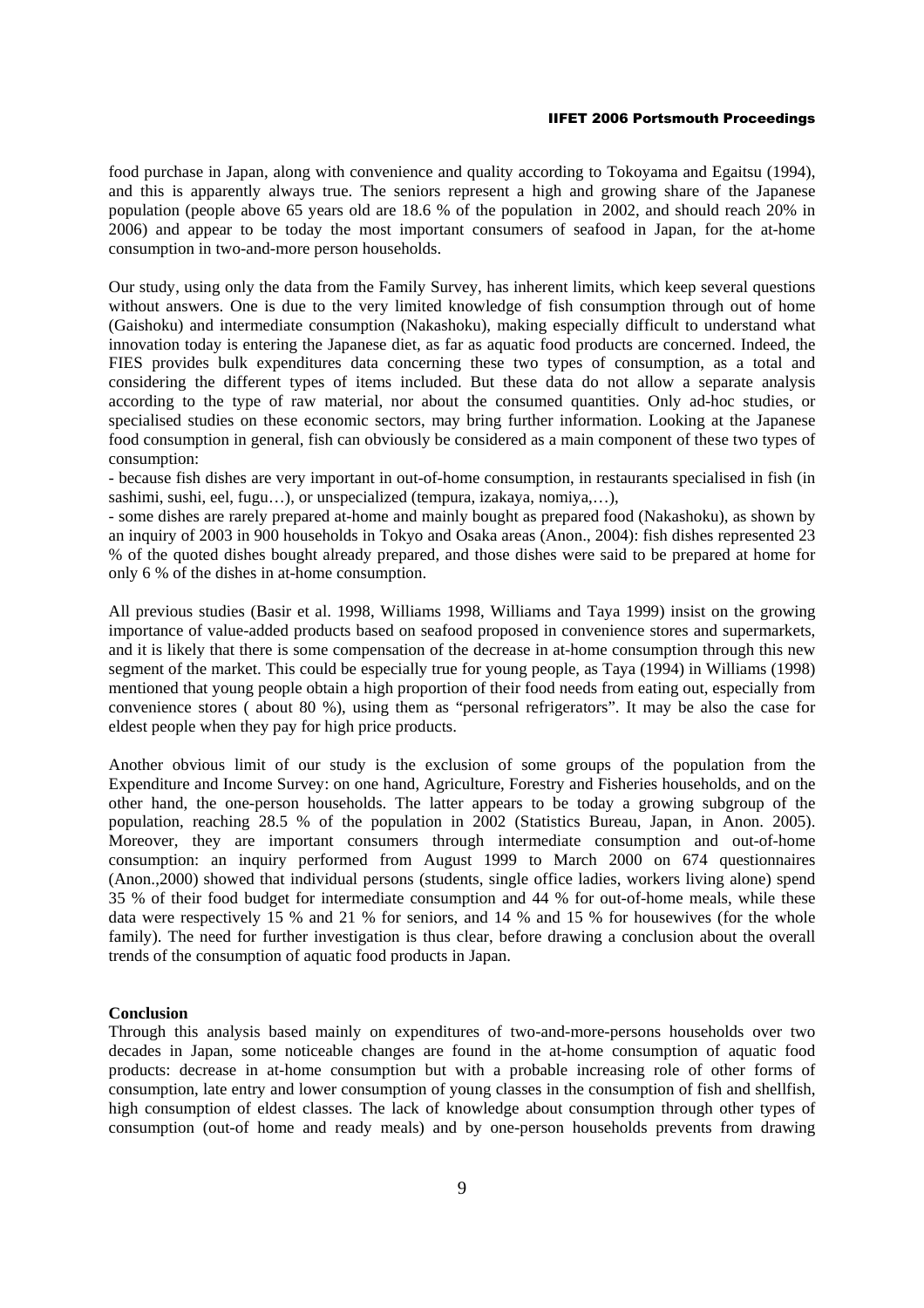general conclusion about the whole Japanese consumption of seafood, but this study suggests to pay attention to trends which can be of importance in the future. Moreover, at the time we finish this paper, the economic indicators show that Japan has entered a phase of new growth which may allow changes in the expenditures of households for food, and namely seafood as both premium and healthy food.

### **REFERENCES**

- Anonymous, 1982, 1992 Annual Reports on the Family Income and Expenditure Survey, *Statistic Bureau of the Ministry of Public Management, Home Affairs, Posts and Telecommunications, Japan*.
- Anonymous, 1997 Structural Changes in Japan's Food System. SGII n°17*, Food and Agricultural Policy Research Center, Tokyo*, 104 p.
- Anonymous, 2000 Shinseki no shohisha nakashoku kodo : kojin shufu shiruba kara no sangen. *(New trends in intermediate consumption: three dimensions approach about individual persons, housewives and aged people)*, Gaishoku sangyo sogo chosa kenkyu centa *(Center for research and studies about out-of-home consumption).* 2000, 6, 111p. *(in Japanese).*
- Anonymous, 2002 Annual Report on the Family Income and Expenditure Survey, *Statistic Bureau of the Ministry of Internal Affairs and Telecommunications, Japan.*
- Anonymous, 2004 Gaishoku sangyo tokei shiryoshu 2004 *(Statistics of out-of-home consumption sector, year 2004)*. Gaishoku sangyo sogo chosa kenkyu centa *(Center for research and studies about out-of-home consumption).* 580 p*. (in Japanese).*
- Anonyme, 2005 (in French) L'évolution de la demande des consommateurs sur les marches prioritaires du Canada: Japon (The evolution of the consumers's demand on priority markets for Canada : Japan). *Agriculture et Agroalimentaire Canada, Bulletin n°1, Octobre 2005, 9 pp.*
- Basir A., Pawiro S., Ferdouse F., 1998 The Japanese seafood market, *FAO Globefish*, Vol 56, 125 p.
- Itoh K., 1996 Economic development and patterns of food consumption in Japan. In: APO 1996, « Dietary intake and food consumption in Asia and the Pacific », *Report of Asian Productivity Organization Symposium 13-20 Dec. 1994,* 49-62.
- Fisheries Agency, 2003 Annual Report on Fisheries Sector.
- Hamada E., 2000 Structural change and prospect of fishery product market in Japan. *Journal of Japan Regional Fisheries, April 2000, special issue, 45-57.*

Johnson et al. (1998)

- Roheim-Wessels C. and Willem J.E., (1994) Seasonal patterns and regional preferences in Japanese household demand for seafood. *Canadian Journal of Agricultural Economics*, 42, 87-103.
- Sakamoto S. 1996 Trends in economic and socio-demographic factors affecting food consumption. In: APO 1996, « Dietary intake and food consumption in Asia and the Pacific », *Report of Asian Productivity Organization Symposium 13-20 Dec. 1994*, 264-283.
- Tada M., 2000 Japanese fish demand and price linkage with foreign markets. *Proceedings of IIFET 2000, Corvallis, USA, July 10-14 2000*, 7 pp + tab., CD.
- Tokoyama H. and F. Egaitsu, 1994 Major Categories of Changes in Food Consumption Patterns: Japan 1963-91, *Oxford Agrarian Studies*, 22(2).
- Williams S.C., 1998 Long-term and recent trends in the Japanese seafood industry: implications for exporters. University of Queensland Graduate School of Management, Monograph n°1/98.
- Williams S.C. and K. Taya, 1999 Prospects for the Japanese seafood market in the late 1990s: implication for Australian exporters. Australasian agribusiness review, Vol. 7, paper 5, 8 p.

## **ENDNOTES**

Note 1: Basir et al. (1998) reproduce in their Globefish Report the whole text of a report by Williams in Annex 3, but without mentioning the date of Williams publication, and unfortunately nor including any